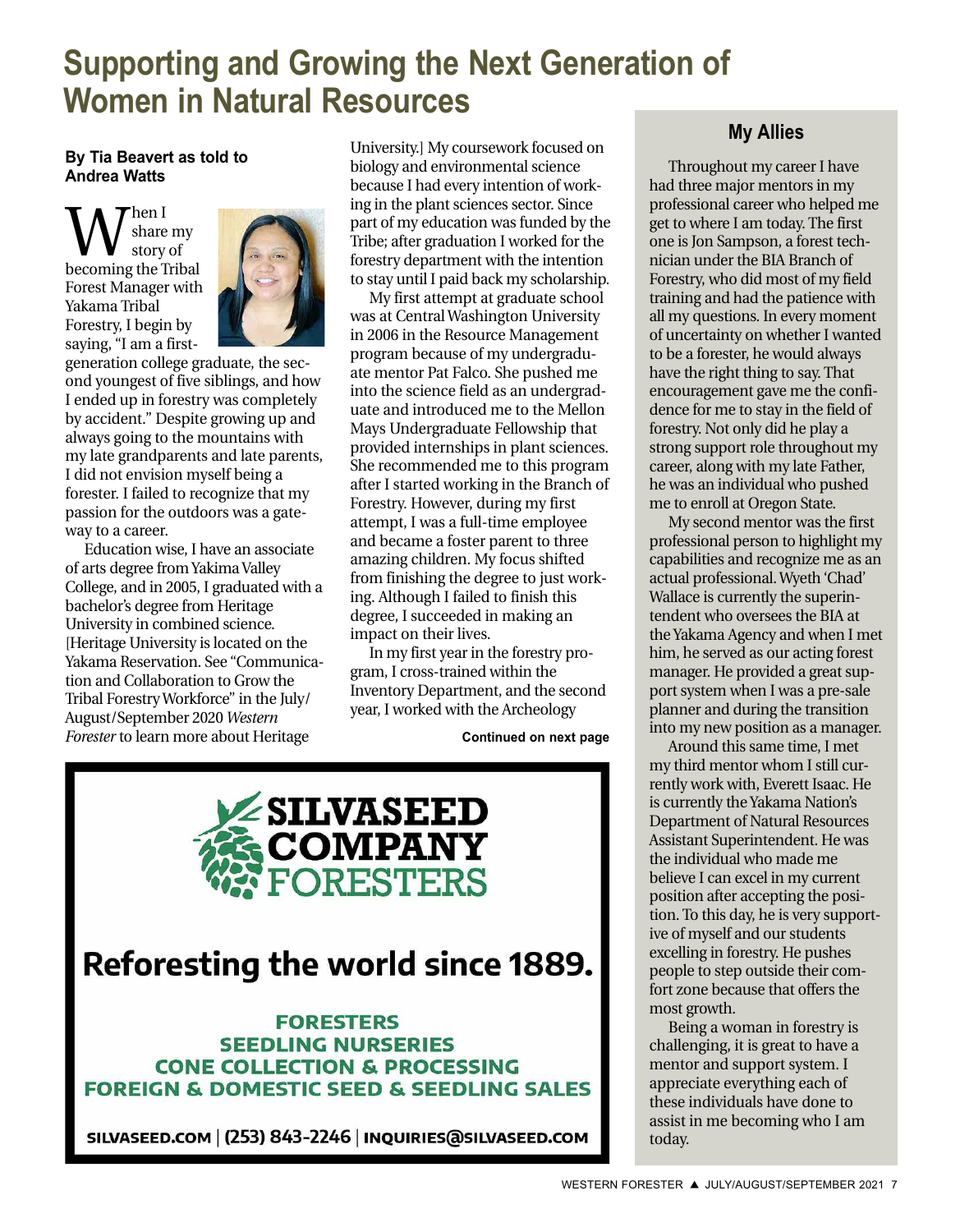Department which gave me an insight of the different aspects in forestry. In 2007, I transferred to the PreSales Department where I cross trained to learn how to do timber cruises. Out of all the moments in my career, I credit this as the start of my forestry career. Four years later, I was asked if I wanted to be cross trained to be a presale planner and said yes.

Most of my forestry career has been as a Tribal employee working under the Bureau of Indian Affairs (BIA) Branch of Forestry who oversees timber sales for the Yakama Agency. In contrast, the Tribal Forestry side, is a 638 Contract program that oversees Fire Manage-ment, Fuels Management, Forest Development, Mount Adams Tract-D Recreation area, and Fee Land Forestry, which includes the off-reservation collaborative department to manage lands not only on the reservation but cross boundary in our ceded lands—essentially all the lands that have been important to our people since the beginning.

From 2011 to early 2019, I worked as a presale planner. During this time, I was presented an opportunity to apply for a BIA position on the Reservation. Unfortunately, because I didn't have the forestry credits despite the on-the-job experience, I wasn't hired. As a result of that experience, I decided to return to school, enrolling at Oregon State University where I gained the forestry credits and am currently earning a master's degree in



**Forest Management Plans Watershed Assessment Riparian Modeling Water Typing Fish Passage Stream Restoration Monitoring and Evaluation** 

(888) 224-1221 issaquah@fishsciences.net

www.fishsciences.net



PHOTOS COURTESY OF TIA BEAVERT

**The Yakama's Tribal Forestry Program is staffed by number of women professionals across a diversity of disciplines (GIS, firefighting, and forestry technicians), and two of these women are attending school to earn a forestry degree: Amberlie Jones and Gladys Sampson.**

Natural Resources. And in hindsight, not being hired allowed me to apply for the position I am in today, Tribal Forest Manager for the Yakama Nation.

It was very intimidating accepting this position for two reasons. One, being a woman in the position, and two, I didn't start my career saying, "I'm going into forestry." Instead, I started as an outsider who did not have lengthy forestry or wildland fire experience. Early on in my career, I was constantly reminded that I wasn't a forester and that I didn't earn a forestry degree. My lack of experience was and continues to be more highlighted than any of my successes. At my first Interdisciplinary Team meeting during the planning of one of the timber sales I was the lead on, one of the loggers whom I worked with early on would remind me that they've been in the field for a long time, and I haven't.

Many women say they suffer from imposter syndrome no matter how educated they are or how many connections they have. And I can relate there is still that voice in the back of your head that says I don't belong here. I did toggle between accepting the manager position, yet I'm glad to have taken the position because I really love where I'm at right now.

#### **The evolving role of women in natural resources**

Traditionally, Yakama women, as with women in other tribes, were gatherers of the foods that fed our people. Then and now, they also tend to be caretakers. In this caretaking role, it creates a strong connection to the land—to make sure that what we gather today is available for our future generations to gather.

In my opinion, there is becoming a shift in gender roles, where many of our women are taking on roles that were once dominated by the male gender. There are women, in both Yakama and other tribes, who have become the hunters and fisherman. There are more women I know who like to hunt and fish for their families. There are more and more women forestry and natural resource professionals.

Here on the Yakama, there are enrolled women members who have a strong role and have great leadership in managing our natural resources. Such examples for our Tribe not only include me, but a woman Tribal Historic Preservation Officer, a woman acting BIA Forest Manager, and other women in professional natural resource leadership roles. It is exciting seeing so many other successful women who are role models to our younger generations both male and female alike.